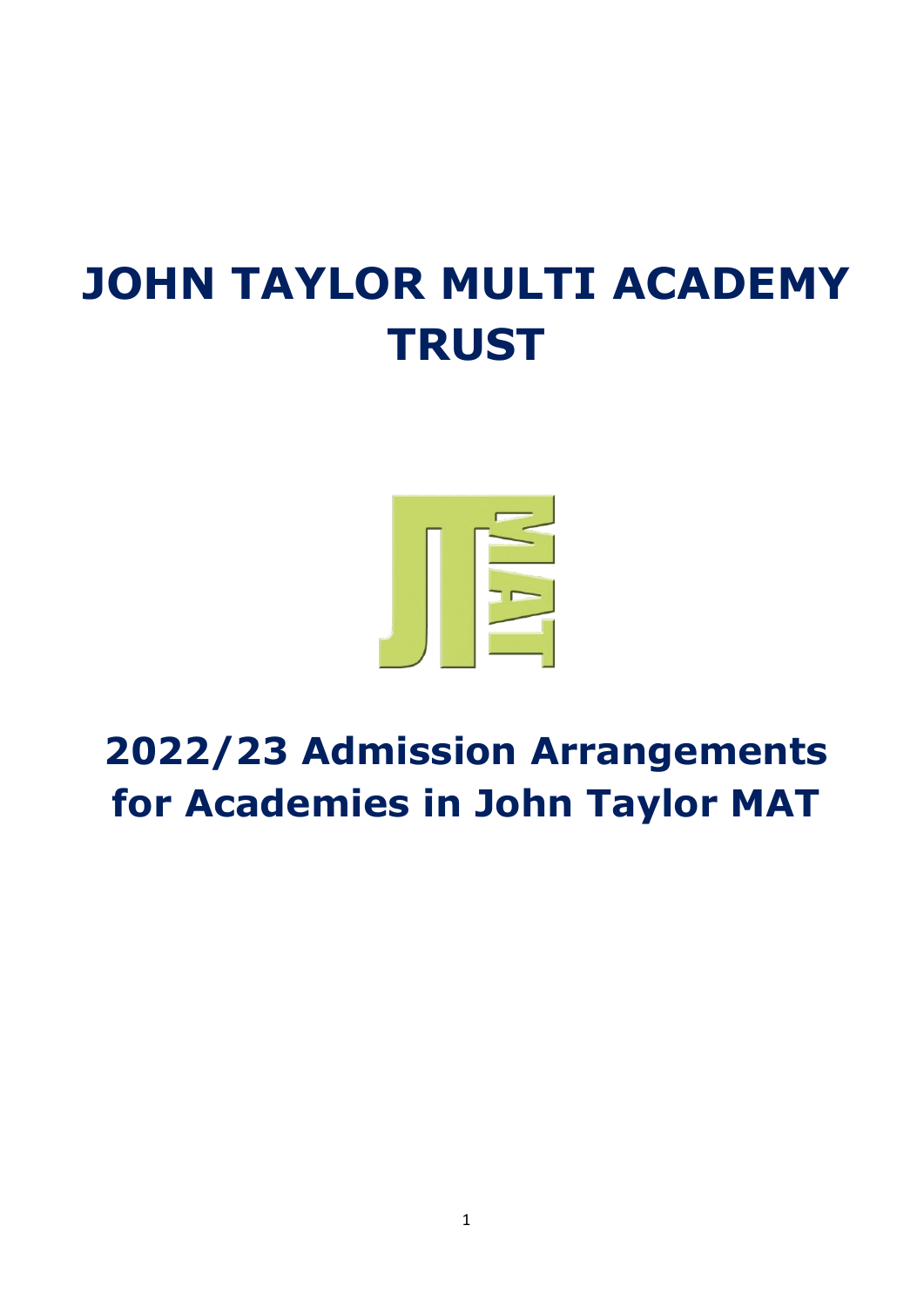In Academies that are in John Taylor MAT decisions on admissions are delegated by the Trust Board to the Local Governing Body of the individual academies

The PAN for JTMAT academies is published in school specific admissions arrangements on their websites.

Admissions for Infant and Primary Schools in John Taylor MAT.

Admissions Arrangements for Designated Nursery Provision:

As a result of national policy changes and the enhanced package of early educational entitlements now available to parents John Taylor MAT Academies admit children from the first term after their  $3<sub>rd</sub>$  birthday for a funded place, which ensures flexibility.

In relation to Designated Nursery provision the Trust Board of John Taylor MAT has

- agreed its own admission arrangements for its nurseries
- set its own oversubscription criteria, in line with the Equalities Act 2010
- introduced its own application process; an application form and closing dates can be obtained from each individual Academy

There are three termly points of entry to John Taylor MAT's nurseries. The deadline for applications is 4pm on the Friday that the Academy finishes for the half term holiday, in the term prior to admission. Parents will be notified of the result of their application within four weeks of that closing date.

#### **Designated Nursery Provision**

Parents should contact the relevant Academy to determine the nursery provision in that Academy.

It is the Trust's policy to try and meet parents' wishes where possible. However in some cases there may be more applications for a particular setting than there are places. Admission to these settings is determined by the oversubscription criteria detailed below.

#### **Oversubscription Criteria**

If the total number of preferences for admission to a nursery age setting exceeds the number of available places, then the following order of priority will be used, by the Local Governing Body, to allocate the available places.

- 1) Children in Care and children who ceased to be in care because they were adopted (or became subject to a residence order or special guardianship order).
- 2) Children who have an elder brother or sister in attendance at the preferred Academy and who will still be attending the Academy at the time of the proposed admission date. (For admission purposes, a brother or sister is a child who lives at the same address and either: have one or both natural parents in common; are related by a parent's marriage; are adopted or fostered by a common parent or are unrelated children who live at the same address, whose parents live as partners.)
- 3) Children living within the defined catchment or cluster area of the preferred setting. Cluster areas for nursery age settings will sometimes, but not always, correspond to the catchment area for the main Academy.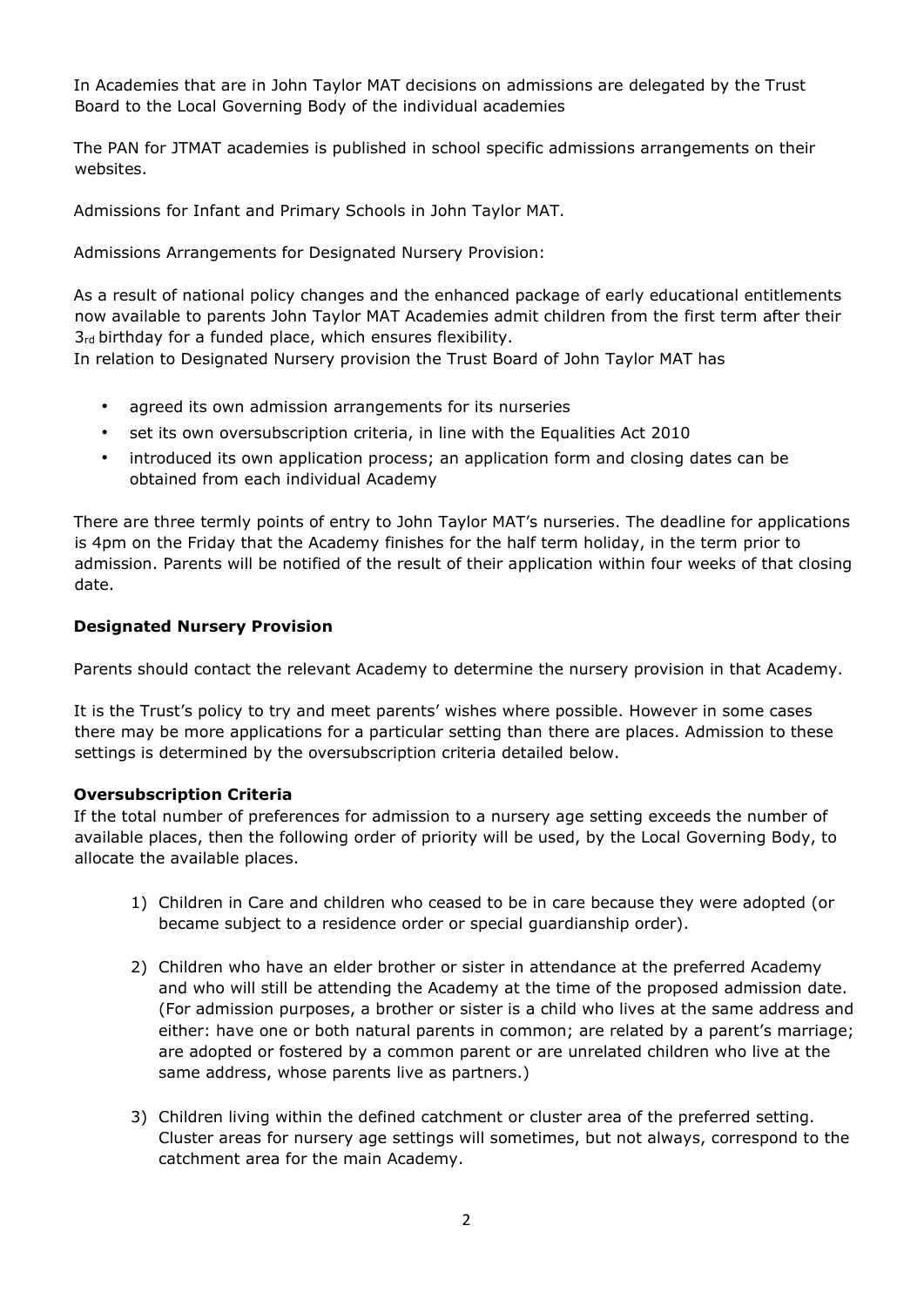4) Other children arranged in order of priority according to how near their home addresses are to the main gate of the nursery setting.

Where it is not possible to accommodate all children applying for places within a particular category then the Local Governing Body will allocate the available places in accordance with the remaining criteria. If for instance, all the catchment area or cluster area children cannot be accommodated at a John Taylor MAT Academy, children who are resident within the catchment or cluster area will be arranged in order of priority according to the remaining criteria.

#### **Additional Notes**

Copies of cluster and catchment area maps are available from the individual John Taylor MAT Academies.

There is no charge or cost related to the admission of a child to a John Taylor MAT Academy. Applications for John Taylor MAT nursery settings are processed by the individual Academy.

Attendance at a particular nursery setting will not guarantee admission to the Reception Class in that Academy, although this is not the case for some children in receipt of Pupil Premium funding (see individual school's arrangements on their websites).

Parents must make a separate application to the Academy for admission to Reception at the appropriate time.

In accordance with legislation, children who have a statutory statement of special educational need or an Education, Health and Care Plan (EHCP) that names a particular nursery setting must be admitted to that nursery. This will reduce the amount of places available to other applicants.

Children in Care means children who are in the care of, or provided with accommodation by a local authority in accordance with section 22(1) of the Children Act 1989 at the time of making the application.

It is the applicant's responsibility to provide any supportive information required in order for the application to be assessed against the published admissions criteria, the Local Governing Body will not seek to obtain this information on behalf of the applicant.

The home address is considered to be the child's along with their parent/carer's main and genuine principal place of residence at the time of the allocation of places i.e. where they are normally and regularly living. If a child is resident with friends or relatives (for reasons other than legal guardianship) the friends or relatives address will not be considered for allocation purposes.

If a child's home address changes during the admissions process it is the responsibility of the parent/carer to inform the Local Governing Body immediately

If a place is offered on the basis of an address that is subsequently found to be different from the child's normal and permanent home address at the time of allocation of places, then that place is likely to be withdrawn.

Where parents have shared responsibility for a child, and the child lives with both parents for part of the school week, parents will be required to provide documentary evidence to support the address they wish to be considered for allocation purposes.

It is expected that parents will agree on school places before an application is made, and it may be necessary to request evidence from you to confirm that this is the case. The Local Governing Body is not in a position to intervene in disputes between parents over school applications and will request that these are resolved privately.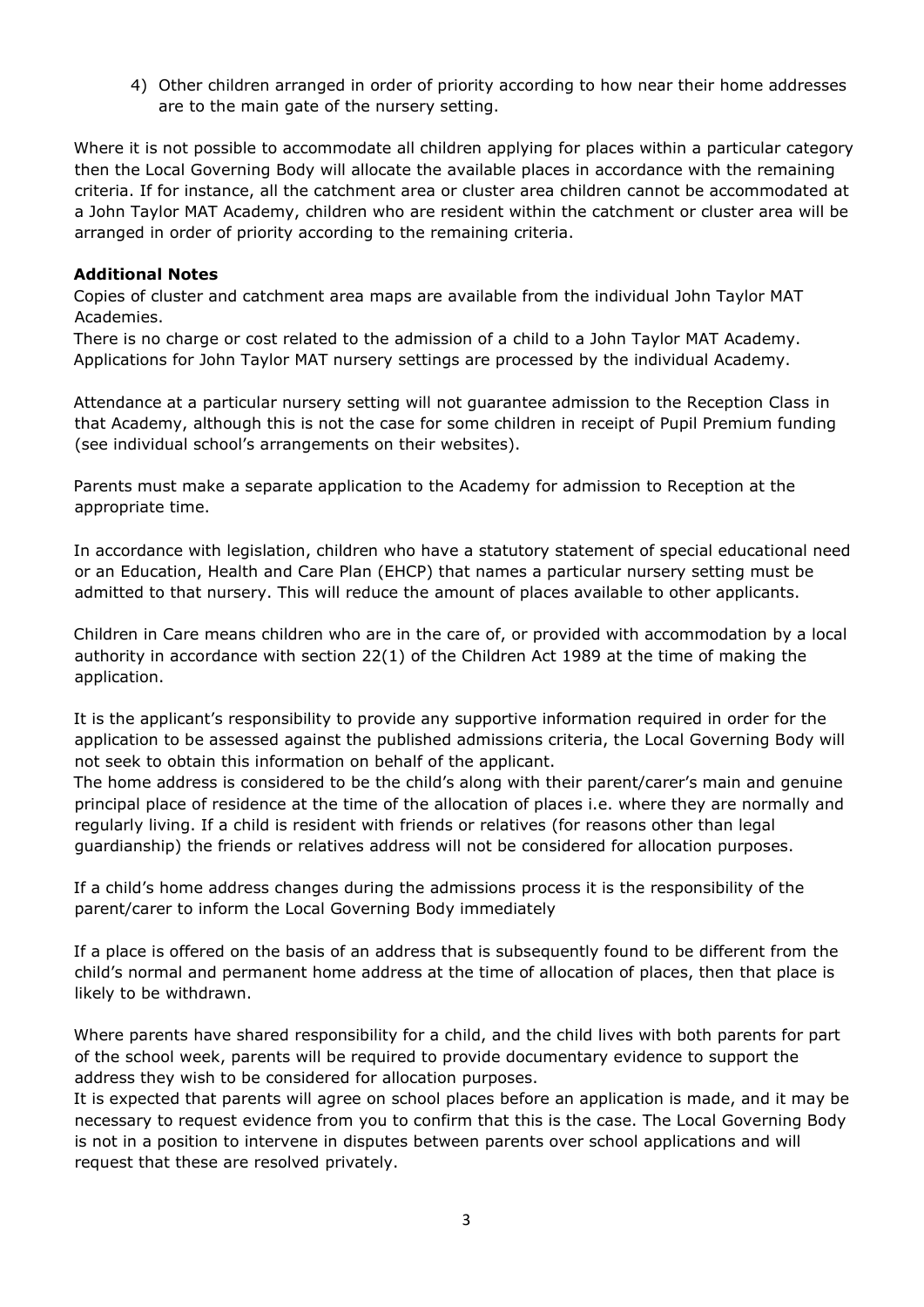If there are a limited number of spaces available and we cannot distinguish between applicants using the criteria listed, such as in the case of children who live in the same block of flats or are the result of a multiple birth, then the child or children who will be offered the available spaces will be randomly selected. This process will be independently verified by a person/s nominated by the Trust Board.

Unsuccessful applicants will be placed on a waiting list in accordance with the oversubscription criteria stated above and not based on the date their application was received. Children will remain on the waiting until the end of May half term of the academic year in which they turn four.

Inclusion on a John Taylor MAT Academy's waiting list does not mean that a place will eventually become available at the preferred Academy.

A child's position on a waiting list is not fixed and is subject to change during the year, i.e. they can go up or down the list since each added child will require the list to be ranked again in line with the oversubscription criteria.

There is no statutory right of appeal for admission to a John Taylor MAT nursery setting. Any disputes over the administration of the policy will be dealt with by John Taylor MAT's complaints procedure.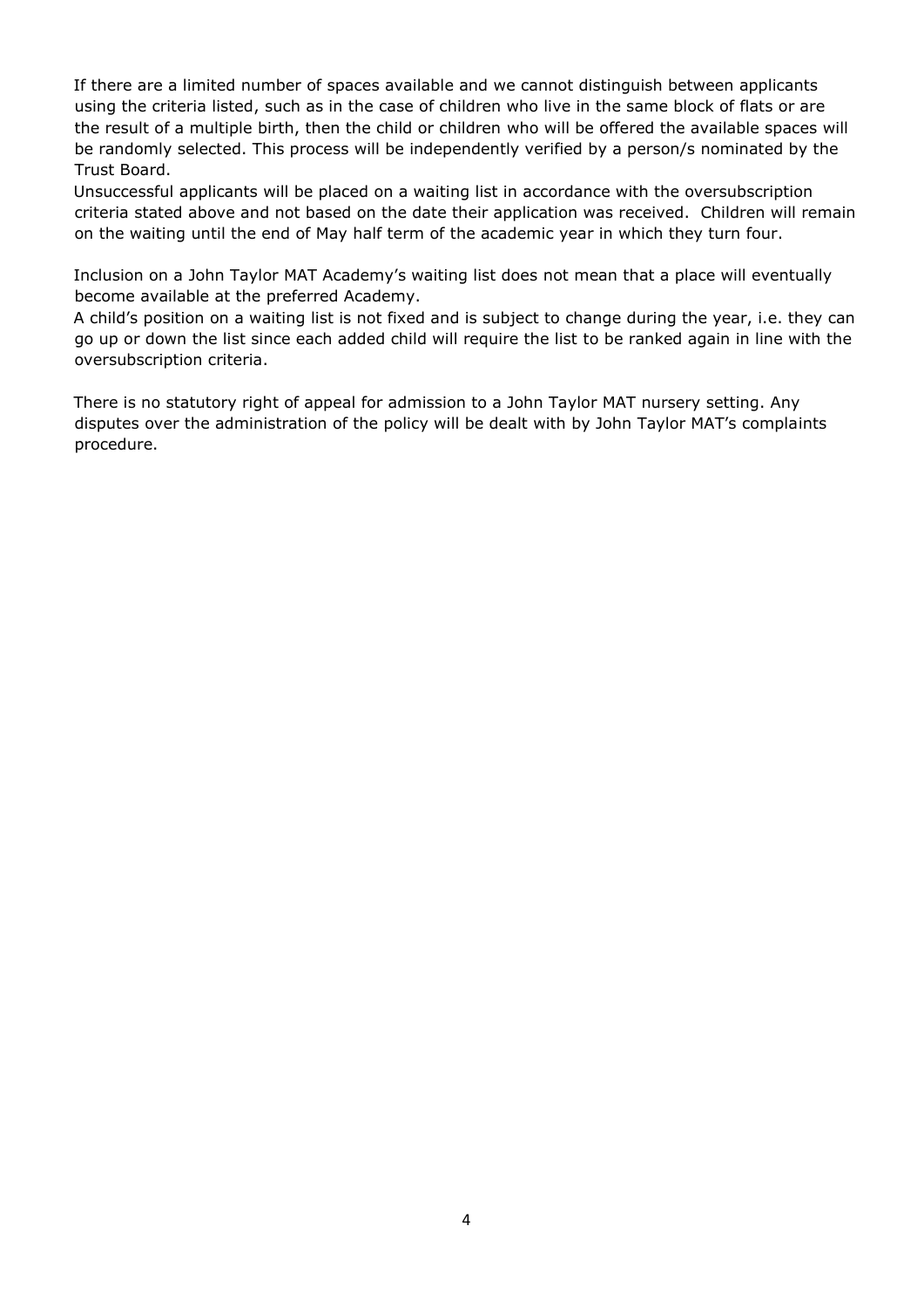# **Admission Arrangements for Infant and Primary Schools in John Taylor MAT.**

# **Normal Age of Entry**

Infant and Primary Schools

Full time places in reception classes will be available in September of the academic year within which the child becomes five years old.

Although parents have the right to express a preference for the Academy that they wish their child to attend, there is no guarantee of a place being offered at that John Taylor MAT Academy.

It is the Trust's policy to try and meet parents' wishes where possible, however in some cases there may be more applications for a particular Academy in John Taylor MAT than there are places available. Admissions to oversubscribed John Taylor MAT Academies are determined by the oversubscription criteria detailed below.

#### **Oversubscription Criteria**

If the total number of preferences for admission to a John Taylor MAT Academy exceeds the Academy's Published Admission Number (PAN), an order of priority is used by the Local Governing Body to allocate the available places. Applicants should view the admissions arrangements published on school's websites.

Where it is not possible to accommodate all children applying for places within a particular category then the Local Governing Body will allocate the available places in accordance with the remaining criteria. If for instance, all the catchment area children (where applicable) cannot be accommodated at a school, children who are resident within the catchment area will be arranged in order of priority according to the remaining criteria.

#### **Additional Notes**

Copies of school catchment area maps are available from the Local Authority or individual John Taylor MAT academies.

There is no charge or cost related to the admission of a child to a John Taylor MAT Academy. Admissions are administered through a coordinated admission scheme and preferences for maintained schools will be processed centrally by the School Admissions and Transport Service. Each child will receive only one offer of a place at a Staffordshire school.

In accordance with legislation, children who have a statutory statement of special educational need or an Education, Health and Care Plan (EHCP) that names a particular school as being the most appropriate to meet the child's needs must be admitted to that school. This will reduce the amount of places available to other applicants.

Children in Care means children who are in the care of, or provided with accommodation by a local authority in accordance with section 22(1) of the Children Act 1989 at the time of making the application.

It is the applicant's responsibility to provide any supportive information required in order for the application to be assessed against the published admissions criteria, the Trust will not seek to obtain this information on behalf of the applicant.

John Taylor MAT Academies that have purchased a service level agreement with the local authority use the Local Authority Geographical Information System (GIS) to calculate home to school distances in miles. The measurement is calculated using Ordnance Survey (OS) data from an applicant's home address to the main front gate of the Academy. The coordinates of an applicant's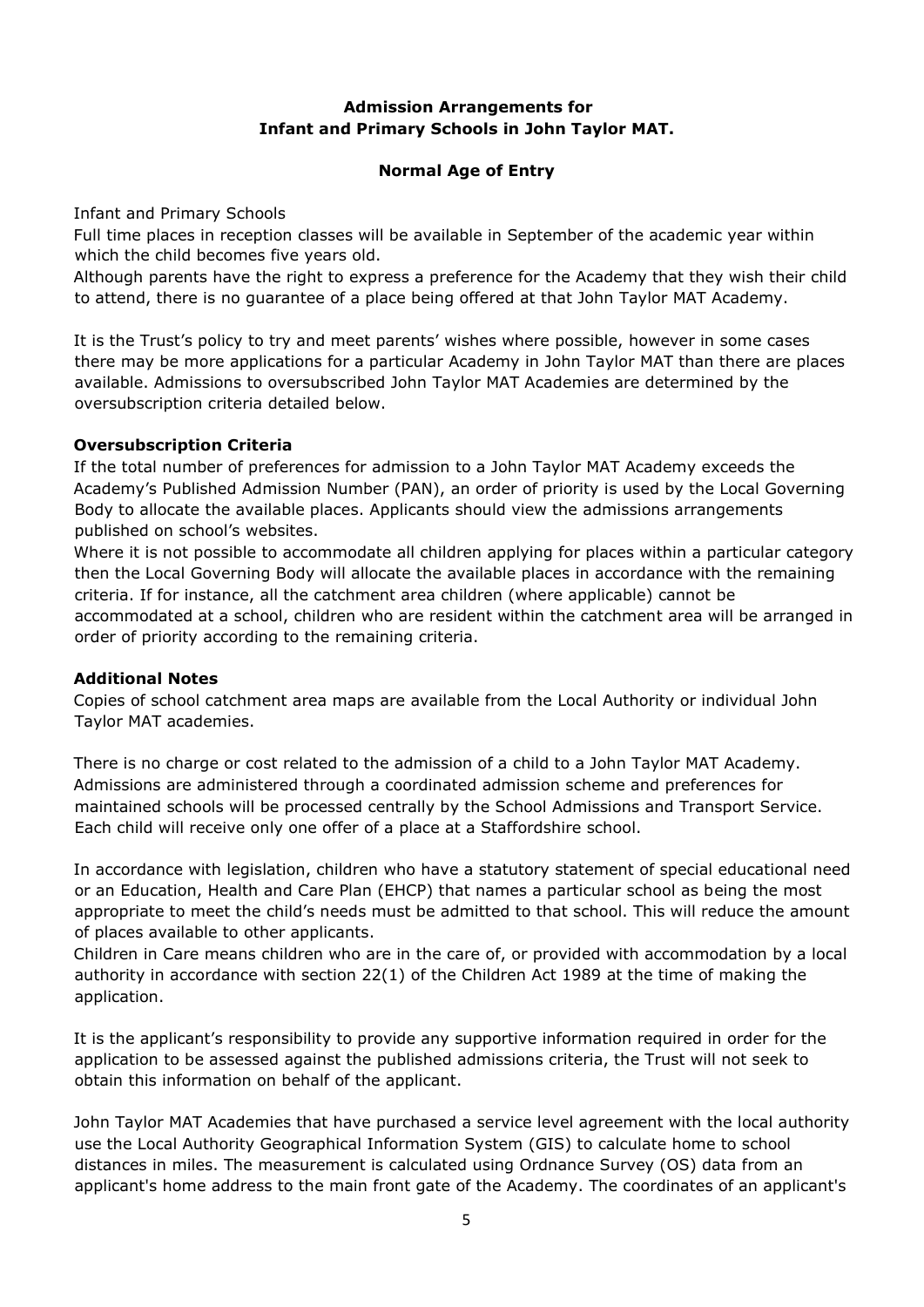home address is determined and provided by the Local Land and Property Gazetteer (LLPG) and OS Address Point data. Those Academies that have not purchased the SLA with the local authority use Google maps.

The requirement to meet the Infant Class Size legislation may result in the refusal of catchment area or sibling applications where a class has already reached its limit of 30 pupils. However, as an exception, the John Taylor MAT Academy will give careful consideration to offering places above the Admission Number to applications from children whose twin or sibling from a multiple birth is admitted even when there are no other vacant places.

The home address is considered to be the child's along with their parent/carer's main and genuine principal place of residence at the time of the allocation of places i.e. where they are normally and regularly living. If a child is resident with friends or relatives (for reasons other than legal guardianship) the friends or relatives address will not be considered for allocation purposes. Where parents have shared responsibility for a child, and the child lives with both parents for part of the school week, parents will be required to provide documentary evidence to support the address they wish to be considered for allocation purposes.

It is expected that parents will agree on school places before an application is made, and it may be necessary to request evidence from you to confirm that this is the case. The Local Governing Body is not in a position to intervene in disputes between parents over school applications and will request that these are resolved privately.

If a place is offered on the basis of an address that is subsequently found to be different from the child's normal and permanent home address at the time of allocation of places, then that place is likely to be withdrawn.

If there are a limited number of spaces available and we cannot distinguish between applicants using the criteria listed, such as in the case of children who live in the same block of flats, then the child or children who will be offered the available spaces will be randomly selected. This process will be independently verified.

# **Deferred Entry to Reception Class**

Parents may request that their child be admitted to Reception Class on a part-time basis, or that their child be admitted to school later in the same academic year until the child reaches compulsory school age (i.e. beginning of the term after the child's fifth birthday). The effect is that the place will be held for the child in Reception and is not available to be offered to any other child within the same academic year in which it has been offered.

Before deciding whether to defer their child's entry to school, parents should visit their preferred school(s) to clarify how they cater for the youngest children in Reception and how the needs of these children are met as they move up through the academy.

# **Waiting lists**

Unsuccessful applicants will be placed on a waiting list in accordance with the oversubscription criteria stated above and not based on the date their application was received. There will be a period of two weeks after the national offer date whereby available places will not be reallocated. If places become available after this date they will be offered according to the child at the top of the waiting list.

For cases where the infant class size regulations apply, the waiting list will operate until the cohort concerned leaves Year 2 and parents will be written to each year to ask whether or not they wish their child's details to remain on the list.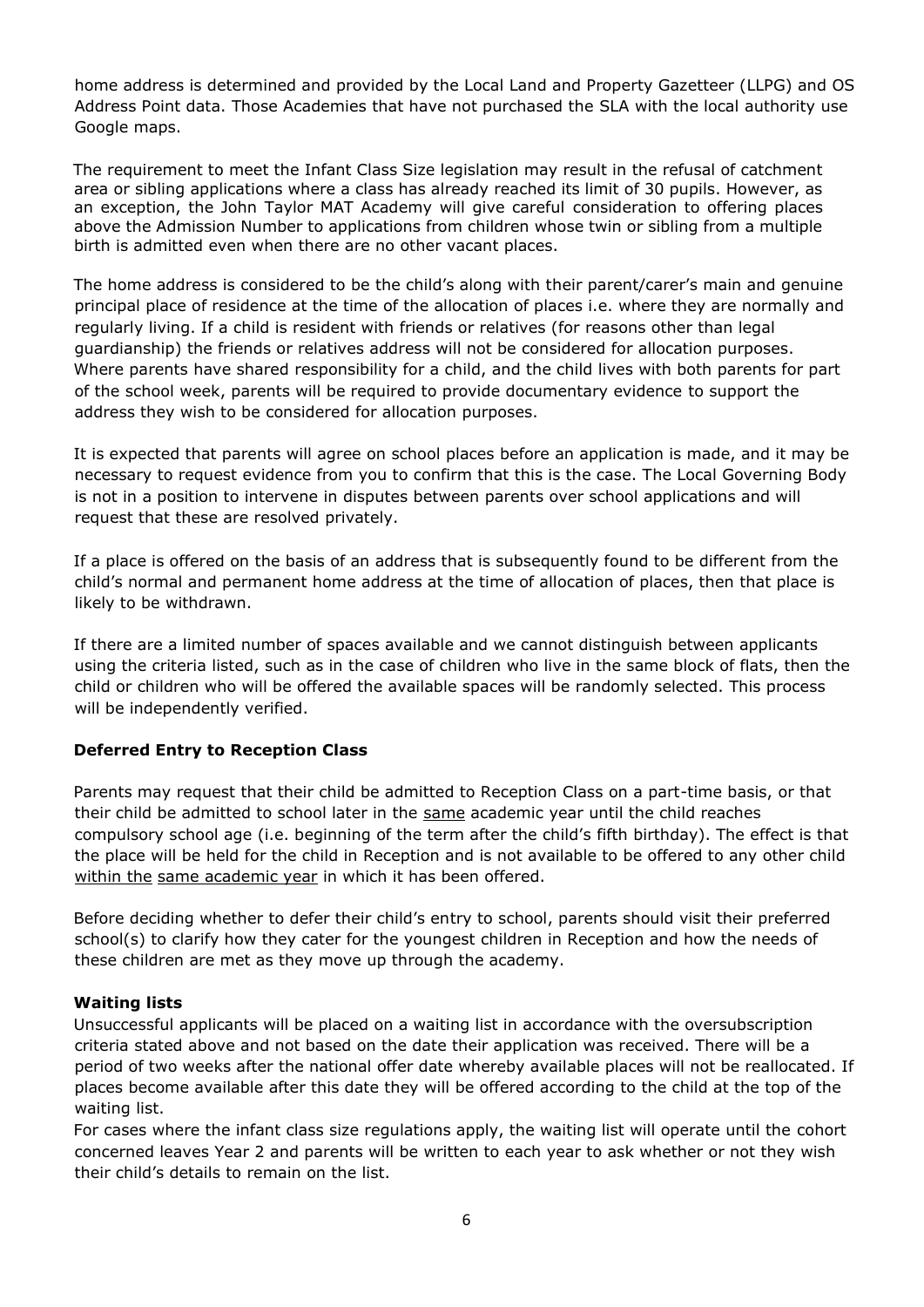For all other cases, Waiting Lists will be kept until the end of the autumn term of admission.

Inclusion on a school's waiting list does not mean that a place will eventually become available at the preferred school.

A child's position on a waiting list is not fixed and is subject to change during the year i.e. they can go up or down the list since each added child will require the list to be ranked again in line with the oversubscription criteria. It is ranked purely on eligibility for a place not length of time on the list.

Children who are subject of a direction by a local authority to admit or who are allocated to a school in accordance with the Fair Access Protocol will take precedence over those on the waiting list.

# **Late Applications**

Preferences received after the closing date will be considered alongside those applicants who applied on time wherever possible. Where it is not practicable because places have already been allocated, or are shortly to be allocated, then late preferences will be considered only after those that were made before this point.

A late application does not affect the right of appeal or the right to be placed on a school's waiting list.

# **Repeat Applications**

Parents do not have the right to a second appeal in respect of the same school for the same academic year unless, in exceptional circumstances, the local authority has accepted a second application from the appellant because of a significant and material change in the circumstances of the parent, child or school but still refused admission.

# **"In-Year Transfer" Arrangements**

Parents or carers seeking to transfer to a particular Academy may make an application using the appropriate application form, which can be obtained from the Academy. This application will be processed in line with the procedure outlined in the determined admission arrangements and parents and carers need to be aware that any date set for joining the new school may be after the next term or half term holiday and those parents/carers are responsible for ensuring that their child continues to receive appropriate education in the interim.

#### **In the interests of safeguarding it is John Taylor MAT procedure to inform the Local Authority that a pupil has left that John Taylor MAT academy in order to attend another school in the UK or abroad.**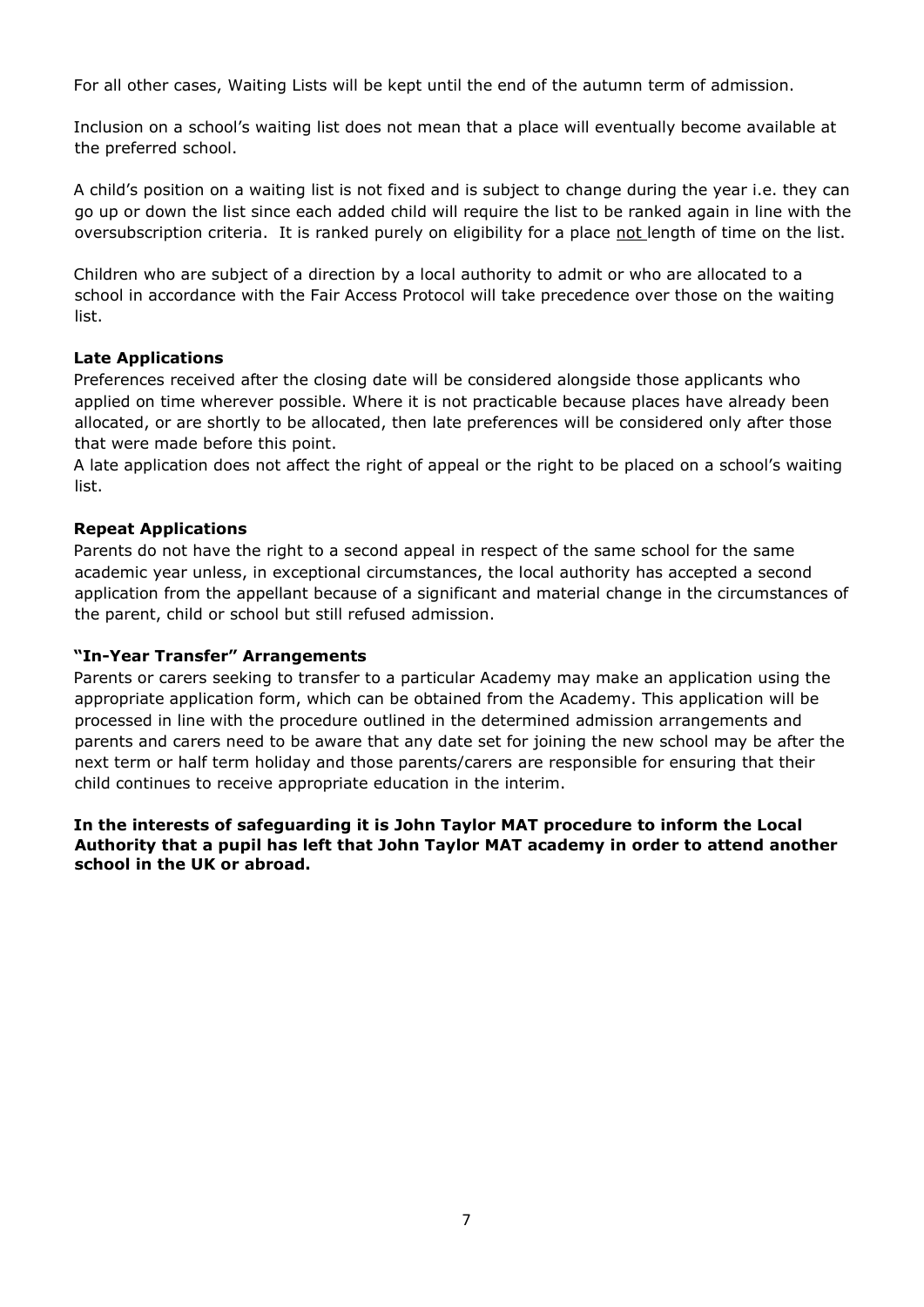# **Admission Arrangements for Secondary Schools in John Taylor MAT**

# **Normal Age of Entry**

Although parents have the right to express a preference for the school that they wish their child to attend, there is no guarantee of a place being offered at their preferred school. It is the Trust's policy to try and meet parents' wishes where possible, however in some cases there may be more applications for a particular school than there are places available.

Admission to oversubscribed John Taylor MAT Academies is determined by the oversubscription criteria published on the specific school's website.

# **Oversubscription Criteria**

If the total number of preferences for admission to a John Taylor MAT Academy exceeds the Academy's Published Admission Number (PAN), the order of priority is used to allocate the available places. This can be found on the school's website in the section referring to admissions.

Where it is not possible to accommodate all children applying for places within a particular category then the available places will be allocated in accordance with the remaining criteria. If for instance, all the catchment area children cannot be accommodated at a school, children who are resident within the catchment area will be arranged in order of priority according to distance.

#### **Additional Notes**

Copies of school catchment area maps are available from the Local Authority or individual JOHN TAYLOR MAT Academies.

There is no charge or cost related to the admission of a child to a John Taylor MAT Academy.

Admissions are administered through a coordinated admission scheme and preferences for community, controlled, aided and foundation schools will be processed centrally by the School Admissions and Transport Service of the local authority within which the child resides. Each pupil will receive one offer of a place at a maintained school.

In accordance with legislation, children who have an Education, Health and Care Plan (EHCP) that names a particular school as being the most appropriate to meet the child's needs must be admitted to that school. This will reduce the amount of places available to other applicants.

Children in Care means children who are in the care of, or provided with accommodation by a local authority in accordance with section 22(1) of the Children Act 1989 at the time of making the application.

It is the applicant's responsibility to provide any supportive information required in order for the application to be assessed against the published admissions criteria, the Local Governing Body will not seek to obtain this information on behalf of the applicant.

The Local Governing Body uses the Local Authority's Geographical Information System (GIS) to calculate home to school distances in miles. The measurement is calculated using Ordnance Survey (OS) data from an applicant's home address to the main front gate of the school. The coordinates of an applicant's home address is determined and provided by the Local Land and Property Gazetteer (LLPG) and OS Address Point data.

The home address is considered to be the child's along with their parent's main and genuine principal place of residence at the time of the allocation of places i.e. where they are normally and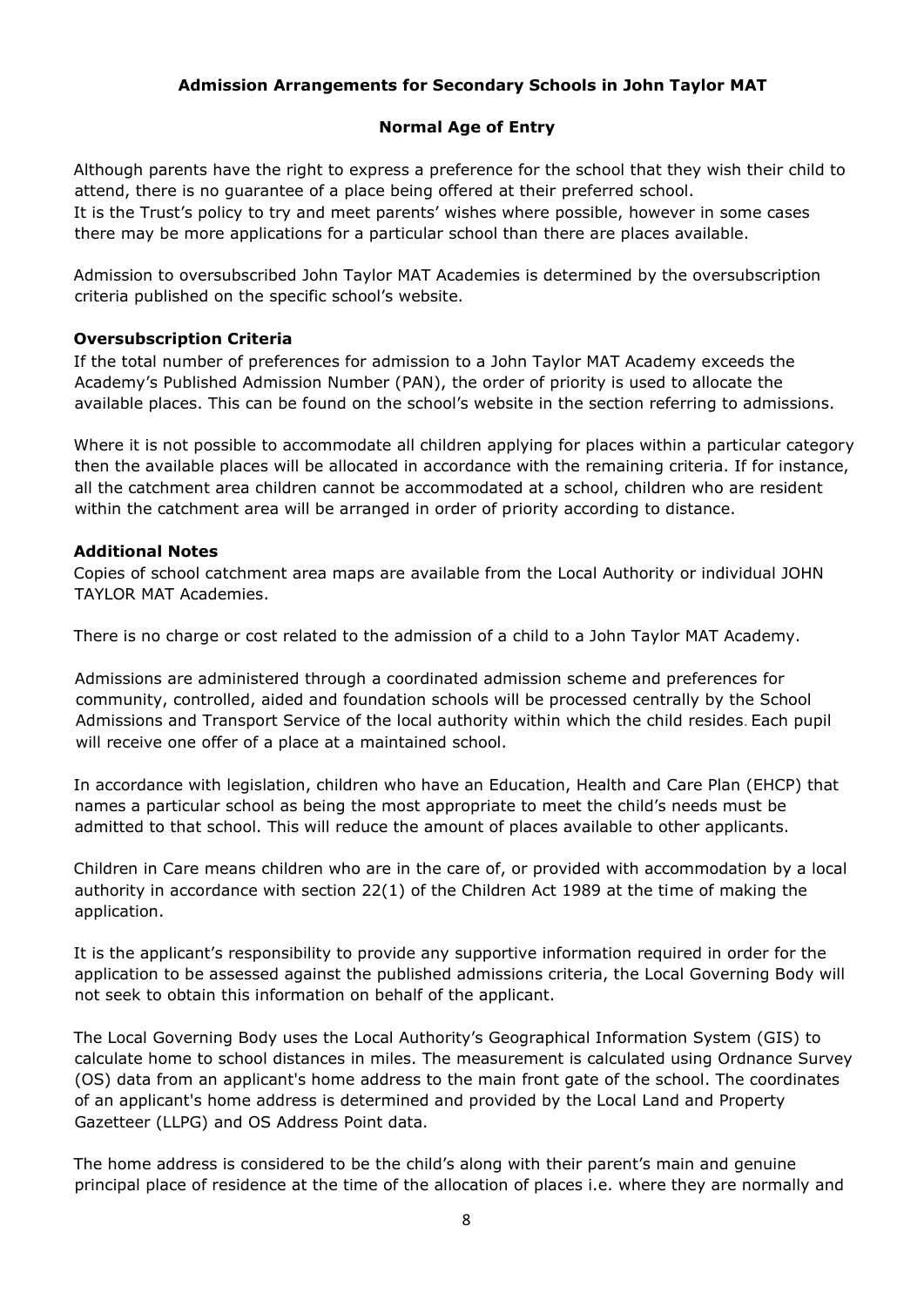regularly living. If a child is resident with friends or relatives (for reasons other than legal guardianship) the friends or relatives address will not be considered for allocation purposes.

Where parents have shared responsibility for a child, and the child lives with both parents for part of the school week, parents will be required to provide documentary evidence to support the address they wish to be considered for allocation purposes.

It is expected that parents will agree on school places before an application is made, and it may be necessary to request evidence from you to confirm that this is the case. The Local Governing Body is not in a position to intervene in disputes between parents over school applications and will request that these are resolved privately.

If a place is offered on the basis of an address that is subsequently found to be different from the child's normal and permanent home address at the time of allocation of places then that place is likely to be withdrawn.

If there are a limited number of spaces available and we cannot distinguish between applicants using the criteria listed, such as in the case of children who live in the same block of flats, then the child or children who will be offered the available spaces will be randomly selected. This process will be independently verified.

#### **Waiting lists**

Unsuccessful applicants will be placed on a waiting list in accordance with the oversubscription criteria stated above and not based on the date their application was received. There will be a period of two weeks after the national offer date whereby available places will not be reallocated. If places become available after this date they will be offered according to the child at the top of the waiting list.

Waiting lists will be kept until the end of the autumn term of admission by the local authority

Inclusion on a school's waiting list does not mean that a place will eventually become available at the preferred school.

A child's position on a waiting list is not fixed and is subject to change during the year i.e. they can go up or down the list since each added child will require the list to be ranked again in line with the oversubscription criteria. It is ranked purely on eligibility for a place not length of time on the list.

Children who are subject of a direction by a local authority to admit or who are allocated to a school in accordance with the Fair Access Protocol will take precedence over those on the waiting list.

#### **Late Applications**

Preferences received after the closing date will be considered alongside those applicants who applied on time wherever possible. Where it is not practicable because places have already been allocated, or are shortly to be allocated, then late preferences will be considered only after those that were made before this point.

A late application does not affect the right of appeal or the right to be placed on a school's waiting list.

#### **Repeat Applications**

Parents do not have the right to a second appeal in respect of the same school for the same academic year unless, in exceptional circumstances, the local authority has accepted a second